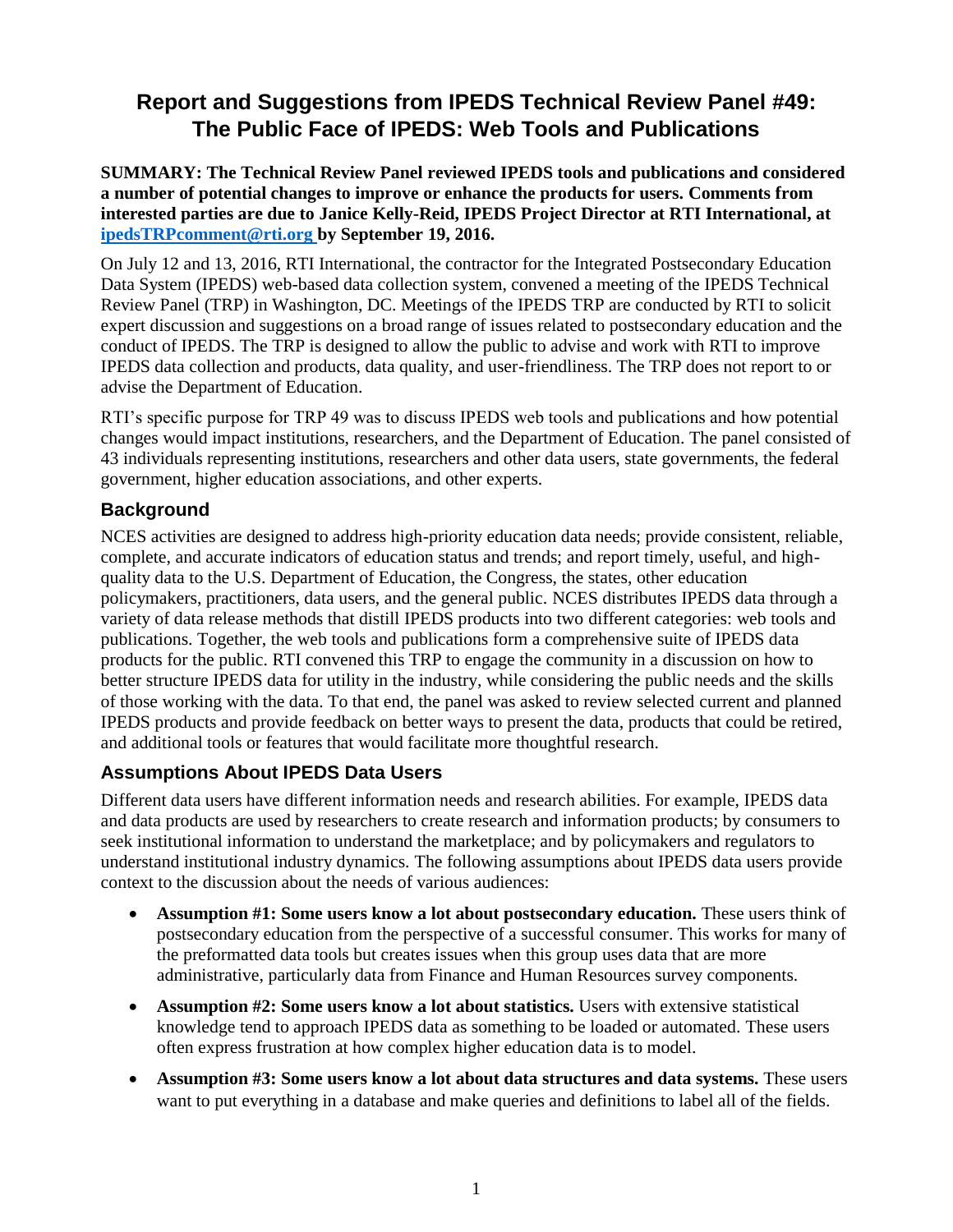They often are frustrated with the level of intricacy in the definitions and how the data are both simply merged and wrongly interpreted.

 **Assumption #4: Some users know about IPEDS.** These users like to discuss the limitations of IPEDS and often miss out on what IPEDS has because they spend their time talking about what it does not have.

# **Discussion Item #1: IPEDS Web Tools**

The first part of the TRP focused on a review of selected IPEDS public-facing dissemination products. The panel discussed the strengths and weaknesses of each product and considered potential changes that could improve or enhance the product for data users. The panel's feedback on each web tool is summarized first, followed by the larger discussion of the web tool products as a suite of tools.

# **College Navigator**

NCES hosts College Navigator, a searchable website that provides up-to-date statistics on a broad range of postsecondary institutions for easy access by consumers. The tool provides comprehensive profiles for more than 7,400 postsecondary institutions in the U.S. and its territories. Most of the data come from IPEDS. Additionally, NCES makes available on College Navigator data provided by the Office of Postsecondary Education, the Office of Federal Student Aid, and the Department of Veterans Affairs for the purpose of disseminating information to consumers that are defined in statute.

College Navigator currently averages more than 124,000 visits (sessions) per month and ranks #2 on the list of top NCES web pages by usage.<sup>1</sup> With regard to the purpose of College Navigator and the advancement of technology, the panel was asked to consider whether College Navigator optimally meets the needs of the today's users—an issue that depends on the primary audience. Panelists recognized that while College Navigator serves multiple audience groups with a variety of data needs, the primary audience is undefined and should be identified. For example, is College Navigator a consumer-facing tool or a consumer accountability tool? The panel did not reach consensus on the answer but agreed that it is not the former at present. In their review of College Navigator, panelists also found that the comparability function is not obvious or intuitive. The panel suggested including guidance, in the form of a user guide brochure, to highlight the available features of the tool and provide caveats, disclaimers, and definitions of key terms (to reduce jargon for the intended audience). The panel also considered ways to improve the presentation of information to enhance the tool's usability. Panelists recognized that College Navigator—while user-friendly—is a dense tool, partially because it is legislated. Although users are provided with exhaustive results, the other side of exhaustive results is information overload. Given the large amount of information, panelists questioned whether the institution profiles should remain on one page.

Additional wish list items for consideration:

- College Navigator displays one year of data; consider linking College Navigator with the IPEDS Data Trends tool.
- Provide access to underlying data behind College Navigator through an open application programming interface (API).
- Link College Navigator back to College Map.

### **College Map** *(Anticipated release—September 2016)*

NCES will host College Map, a mobile-friendly consumer information tool designed to help prospective students, parents, high school counselors, and others geographically locate potential colleges or universities through a select amount of information. This tool uses Esri basemaps and draws from the most recent year of available IPEDS data on more than 7,400 postsecondary institutions in the U.S. and

<sup>&</sup>lt;sup>1</sup> Usage analytics on NCES web pages, 12-month average as of May 2016.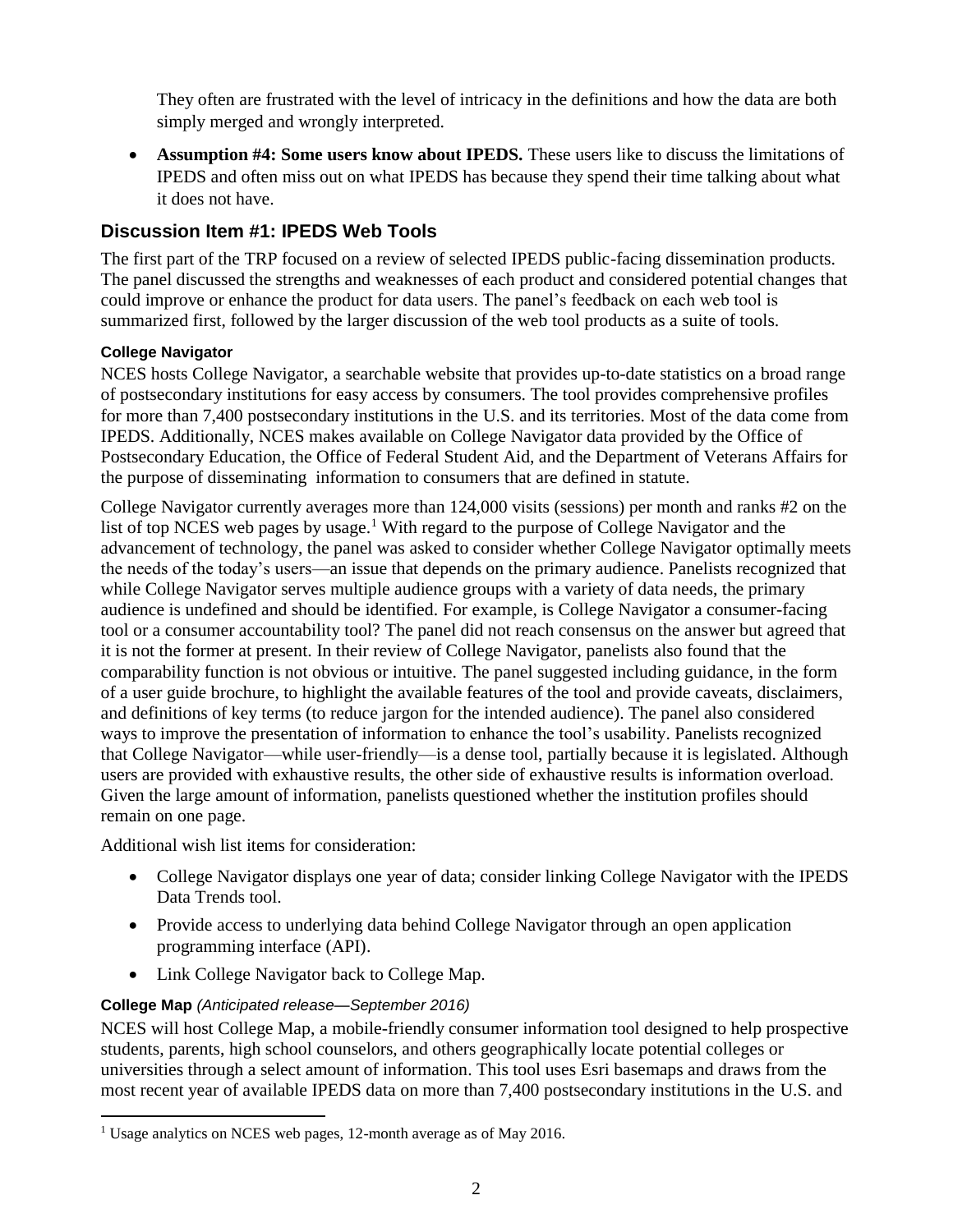its territories. Users can search by school name, location (address, city, state, or zip), or major to visually identify matches and filter results to focus on a specific subset of institutions. The map dynamically and immediately changes when users select filters.

Though the tool is still in development and is untested by actual users, the panel was asked to consider whether College Map will optimally serve the needs of college-search users. In general, the panel had positive support for College Map and agreed that the user-friendly interface and social media features makes IPEDS data accessible and usable. Given the tool's focus on location and program as critical factors, it appears to align better with a target audience of place-bound and nontraditional students rather than traditional first-time, full-time students, who are the focus of many of the consumer information items on College Navigator. Accordingly, the panel suggested that NCES open College Map up to all types of consumers and bill the tool as a product for nontraditional students, adult learners, and graduate students. Panelists also agreed that the information displayed should be relevant and consistent with the needs of the target audience. For example, items like net price—though helpful for an audience of fulltime, first-time students—would not be as helpful for nontraditional students or graduate students, who are more likely interested in program costs. The panel suggested aligning tuition with degree sought, with undergraduate degree as the default. The panel also suggested reducing jargon for the intended audience (e.g., align CIP Code descriptors with terms consumers use).

Additional wish list items for consideration:

- Link the mapping feature in College Navigator back to College Map.
- Consider making the source code open and available to the public.
- Add filter by multiple states.
- Identify and implement a solution for exclusively distance education institutions.
- Consider linking net price calculator to tuition and fees (for undergraduate programs only).
- Show graduate tuition for users searching for graduate degrees (rather than undergraduate costs for all).

### **Use the Data Tools**

 $\overline{a}$ 

Use the Data (formerly the IPEDS Data Center) is the primary interface for disseminating IPEDS data to the postsecondary education, policy, and research communities. It is a centralized web-based tool that offers a range of functions for retrieving and analyzing IPEDS data. The panel's feedback on Use the Data functions<sup>2</sup> is summarized below. General comments on the Use the Data tool are included in the subsequent section.

**Custom Data Files:** Users can download a custom set of IPEDS data files for a subset of variables for one or more institutions. Data files are exported in zipped comma-separated value (CSV) format with read programs for importing into a statistical software package (SAS, SPSS, and STATA). The CSV file outputs configured for statistical software packages contain only the code values for categorical variables; labels for these variables are available in both the data read program files and the data dictionary for each file. Panelists pointed out that the basic CSV outputs configured for MS Excel and other spreadsheets do not automatically incorporate the variable title and value label for the variables that indicate the UNITID of the parent institution reporting data. The current CSV output file does not include variable title, only the variable name (i.e., IDX\_C) and includes the code value (i.e., -2) rather than the value label (i.e., UNITID of parent institution or not applicable). Panelists also suggested providing the user with a history of selections used to create the custom data file (e.g., read file containing institution selection criteria).

<sup>&</sup>lt;sup>2</sup> Use the Data functions not presented for TRP discussion include Look Up an Institution, Data Feedback Report, and Survey Data: Complete Data Files.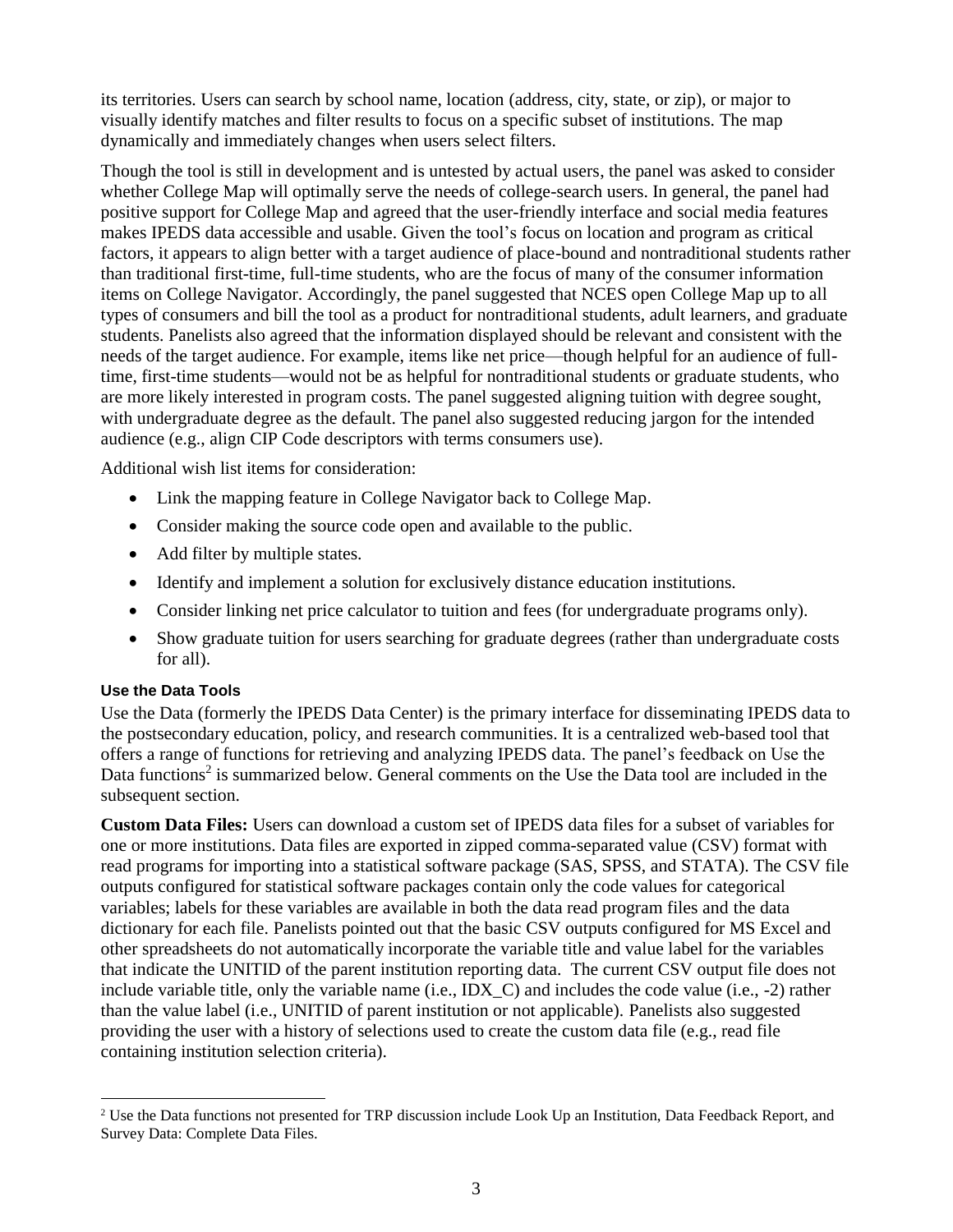Additional wish list item for consideration:

Allow for multiple-year selection in one data file.

**Compare Institutions**: Users can retrieve and compare IPEDS data for more than 7,000 institutions and up to 250 variables. The IPEDS variable tree comprises all existing IPEDS variables for all available data years grouped by subject area or topic. In general, the subject areas and topics are organized according to the IPEDS survey components from which the data were collected. Exceptions to this organizational structure include admissions and student charges variables that were pulled out of the Institutional Characteristics category and retention rates that were pulled out the Fall Enrollment category. Panelists noted that selecting variables for multiple years is a challenge because of changes to the survey forms, such as new race/ethnicity categories, new CIP code classifications, changes to award level classifications, and other new items added. The panel suggested simplifying the variable tree or considering alternatives without losing the functionality of being able to search by subject and show multiple years.

Additional wish list items for consideration:

- Enable users to customize the environment to their use.
- Make it easier to update the upload file (e.g., cloud-based file).
- Add a tool that allows users to create SQL Scripts.

**Summary Tables** (formerly known as Report Templates or Predefined Reports): This tool allows users to customize a summary table for a select subgroup of institutions on the following popular topics: tuition and fees, room and board, student financial aid, admissions, test scores, student enrollment, degree/certificate awarded, and graduation rates. Although this function produces packaged reports easily, options are limited, with 13 summary tables currently available. Panelists noted that there is no option to customize the report or include additional variables to enhance the analysis, and pointed out that users seeking more customized reports typically turn to a different function (e.g., Compare Institutions) to create reports to their own specifications; this may be why the function is not used. Panelists noted that in general, this function appears to be most applicable to more novice users seeking table templates or looking to replicate totals. Given the level of effort that goes into maintaining this function and its lack of use, panelists agreed that NCES resources would be better focused elsewhere and suggested eventually phasing out Summary Tables. If this function were to be eliminated, current users of this function (e.g., those seeking to replicate totals) would be better served by publications rather than a data tool.

**Statistical Tables:** Users can create tables with simple, descriptive statistics (e.g., total, count, mean, median, standard deviation, percentiles) on selected IPEDS institutions and variables*.* Users can calculate aggregate data for a selected group of institutions, produce aggregated totals in *First Look* publications and *Digest* tables, highlight a particular institution and weigh its variable values against aggregate data from a group of peer institutions, and select classification variables to view descriptive statistics for subcategories of institutions within a group. Panelists noted that the function, however, has the same navigation problems as the Compare Institutions functions and a 25-variable limit. Despite these limitations, panelists agreed that in general, this function appears to be a good, basic tool to provide descriptive statistics on all IPEDS variables and boilerplate peer analysis. The averages are currently unweighted. Panelists pointed out that weighted averages may not be applicable to all variables, but would be possible for select group variables. Weighting would require some differentiation and determination of where weighting makes sense.

**Data Trends** (formerly Trend Generator): Users can quickly view trends on most frequently asked subject areas including enrollment, completions, graduation rates, employees and staff, institutional revenues and expenses, and student financial aid. Using the provided subject area questions, users can limit variables and categorization options to create a trend based on custom selections. The tool is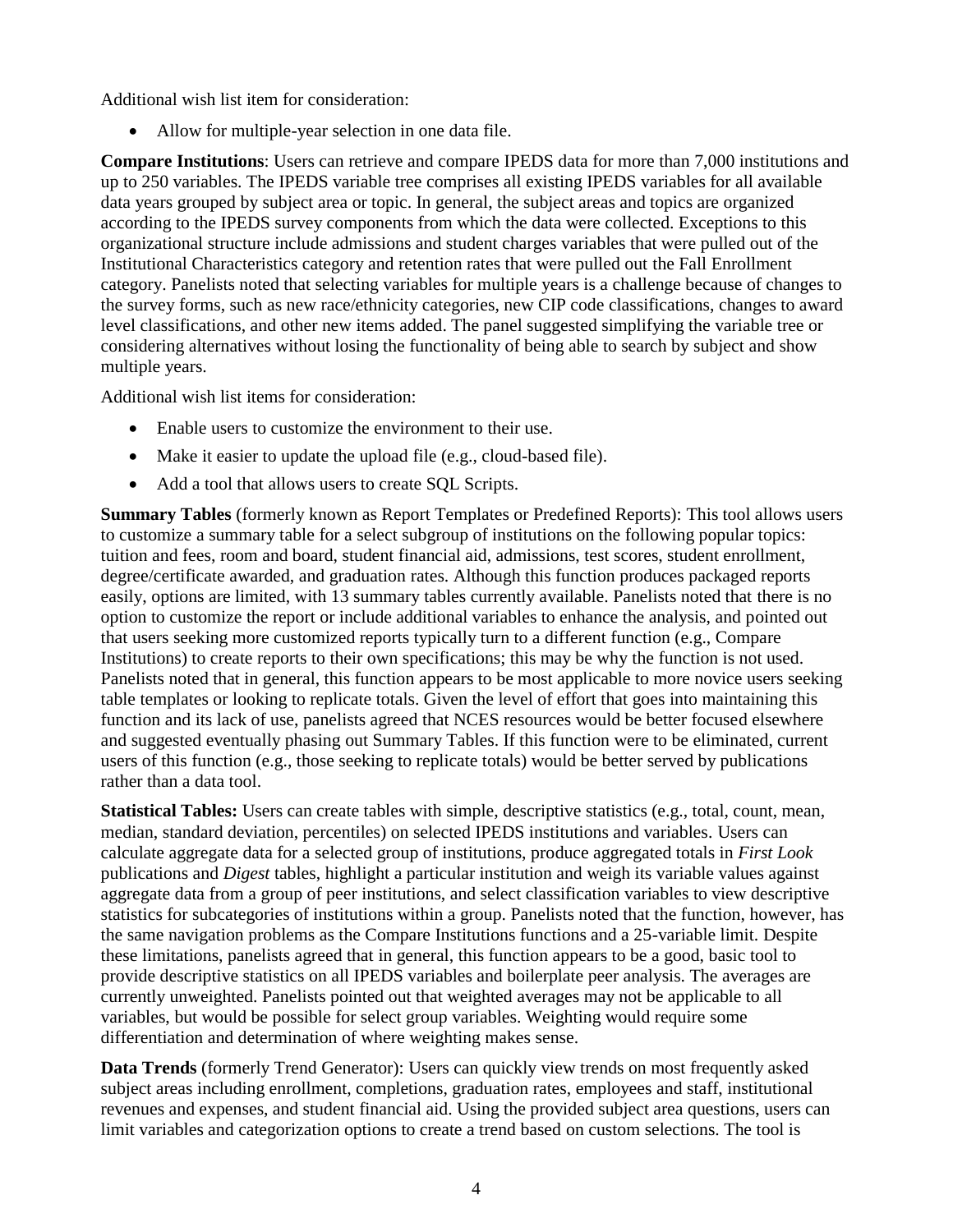updated with the most recent provisional data; results will match data published in *First Look* publications. A number of improvements are planned for Trend Generator 4.0, including the ability to display totals by row and column, create column-only tables, filter on more than one variable, use qualifying variables as filters, and include general (boilerplate) footnotes. Panelists agreed that Data Trends is a user-friendly tool and agreed that the tool could be made more accessible by eliminating jargon and using clear language.

Additional wish list items for consideration:

- Add an institution version of Trend Generator (e.g., select a group of institutions and place this into Trend Generator).
- Enable users to download the institutional data that made up the trends.
- Provide resources for interpreting the data (e.g., link to brochures and publications).

**Download Access Database**: To eliminate the step of downloading IPEDS separately by survey component or select variables, NCES makes available the entire survey data for one collection year in Microsoft (MS) Access format beginning with the 2011-12 IPEDS data collection year. The MS Access database provides multiple years of data in a consistent structure that enables users to write code for reports that they can reuse year after year with little to no code change. The targeted audience for this new tool is expert data users and researchers.

When downloading an IPEDS Access database, the file is compressed using WinZip and is accessible by a variety of statistical packages, including SAS, STATA, SPSS, MySQL, Microsoft SQL, and R. Each database contains the relational data tables as well as the metadata tables that describe each data table, the variable titles, descriptions, and variables types. Example tables, commonly used query samples, and schema are not included. Panelists agreed that providing training and tutorials on using the data could help reduce some of users' challenges with using the downloadable data. When downloading IPEDS data it is important to understand the difference between collection year and data year: collection year is the year in which NCES collected the data during the fall, winter, and spring data collections; the data year is the year the data actually represent, which may be prior to the collection year.) The panel also suggested providing instruction for value labels (e.g., bring down the database and write a macro that assigns values as labels). The panel suggested explaining the metatables in a ReadMe file to serve as a stand-alone reference that describes each table and provides a list of the variables.

Additional wish list items for consideration:

- If space is a limitation, consider offering concessions (e.g., supplemental package for queries, remove derived variables).
- Provide older years of data and give access to data prior to 2011 with documentation of the optional years and derived tables.

### **Use the Data—General Comments**

Additional wish list items for consideration:

- Offer a better way to present the data dictionary as a web-searchable platform.
- Provide documentation for the front end on what users get on the back end (for all data tools).
- Provide access to sets of yearly crosswalk files. The merged and closed options are identified in the code, but the challenge is that crosswalks have not been through a statistical review.
- Offer provisional/final data from 2008 to current; and prior to 2008 (pre-2007).
- Consider adding a new derived variable to identify states in regional compacts.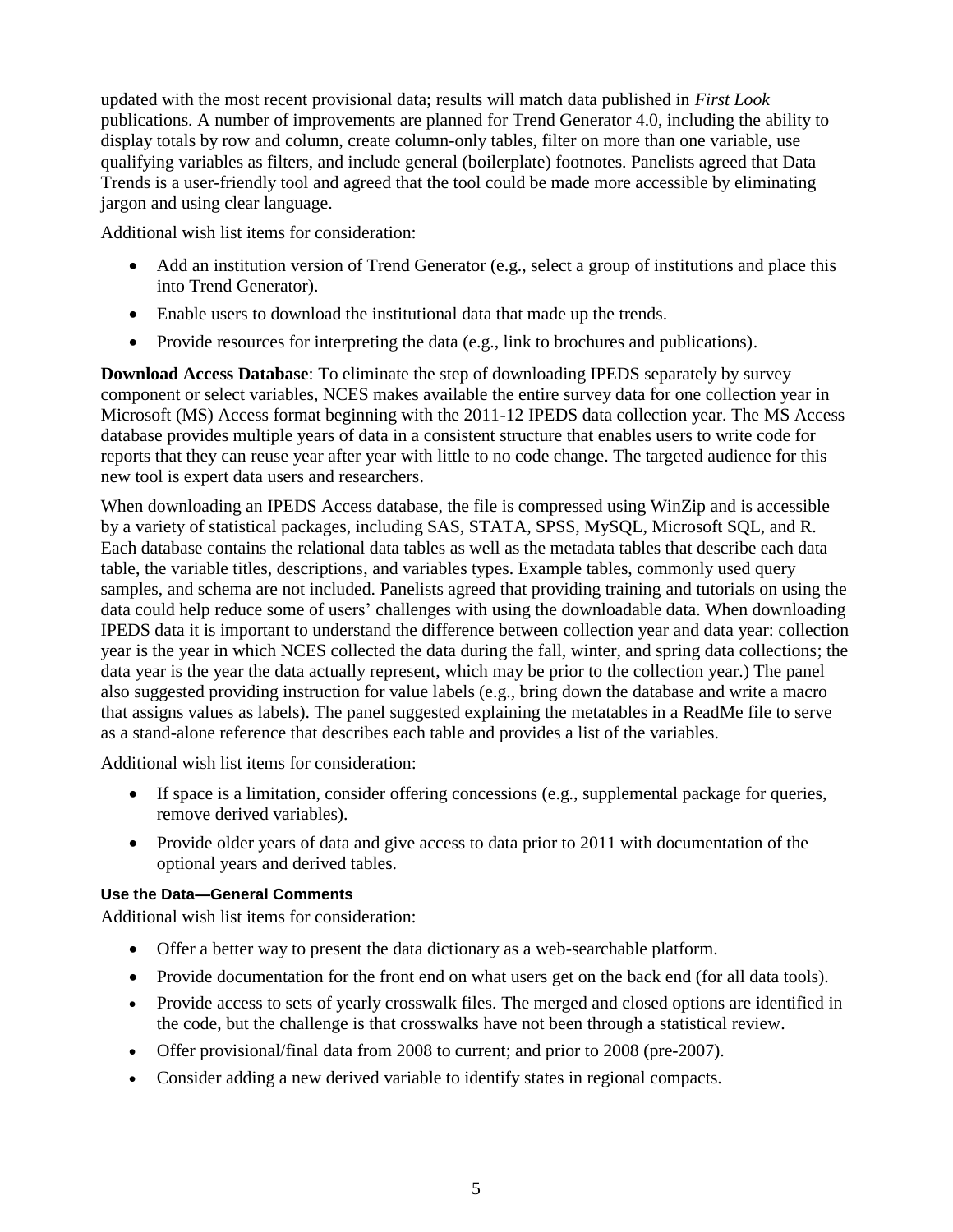# **Web Tools Suite**

The tools should be clear to their intended audience. Improvements can be made by providing resources to help data users triage how to find the answers they need. For example, panelists suggested providing user guides for each tool (which would include caveats, disclaimers, and instructions) and on the IPEDS website listing the tools in order from most to least complex to guide novice users through the progression of tools. Table 1 provides IPEDS products by complexity and user level. After discussing the web tool products, panelists found no gaps in coverage of tools and called for the elimination of tools that are not widely used. Based on a thorough review of the Use the Data functions, panelists suggested retiring the Summary Tables to refocus NCES resources on other efforts, such as emphasizing application programming interface (API), creating training opportunities, and providing tools with a modern look and feel. Also, panelists noted that the Custom Data Files and Compare Institutions functions have overlapping applications. Merging these tools into one (more powerful) function would reduce duplication of resources and work. Panelists suggested that before tools are retired, warnings of impending elimination should be issued so that users have time to switch to other tools.

| User level    | Level 1: Low level of<br>complexity                                                                                         | Level 2: Intermediate level of<br>complexity  | Level 3: High level of<br>complexity                                             |
|---------------|-----------------------------------------------------------------------------------------------------------------------------|-----------------------------------------------|----------------------------------------------------------------------------------|
| <b>Novice</b> | College Map<br>$\bullet$<br>College Navigator<br>$\bullet$                                                                  |                                               |                                                                                  |
| Intermediate  | Data Feedback Reports <sup>1</sup><br>NCES publications (Digest,<br>٠<br>Condition of Ed, First Looks,<br>Web Tables, etc.) | Data Trends<br>٠<br><b>Statistical Tables</b> |                                                                                  |
| <b>Expert</b> |                                                                                                                             |                                               | Custom Data<br><b>Files/Compare Institutions</b><br><b>IPEDS Access Database</b> |

— Intentionally left blank.

 $1$  This product was not discussed in TRP  $#49$ , but is available in suite of Use the Data tools.

# **Discussion Item #2: Publications**

The second part of the TRP focused on a review of selected publications and reports that utilize IPEDS data. The panel discussed the strengths and weaknesses of each product and considered potential changes that could improve or enhance the product for users. The panel's feedback on each product is summarized first, followed by the larger discussion of the products as a suite.

#### **Publications and Products Website**

The publications and products website hosted by IES/NCES is a centralized location that organizes and archives IPEDS-related publications and data products dating back to 1980. Items are grouped into five high-level topics (i.e., Data Products, Reports, Shorter Publications, Technical/Methodological, and Working Papers) in an expandable and collapsible tree-like organization. Panelists suggested recategorizing publications by subject area or topic, similar to the variable tree in Use the Data. Panelists also suggested listing publications using graphic images of the covers—especially for those publications that have familiar cover branding. Outdated publications and products should be moved to an archival section and current (or "just released") products and publications should be highlighted as such. Publications and products that are released annually should be listed once with an expandable dropdown category to select from previous years.

### **Web Tables and Table Library**

The College and Career Tables Library provides detailed summaries of the data in the form of tables and highlights important findings from new data. NCES sample surveys and IPEDS-related tables are combined in one library, which contains all web tables published for the postsecondary surveys and compendium/state tables. The IPEDS tables draw from final reviewed data, and although they do not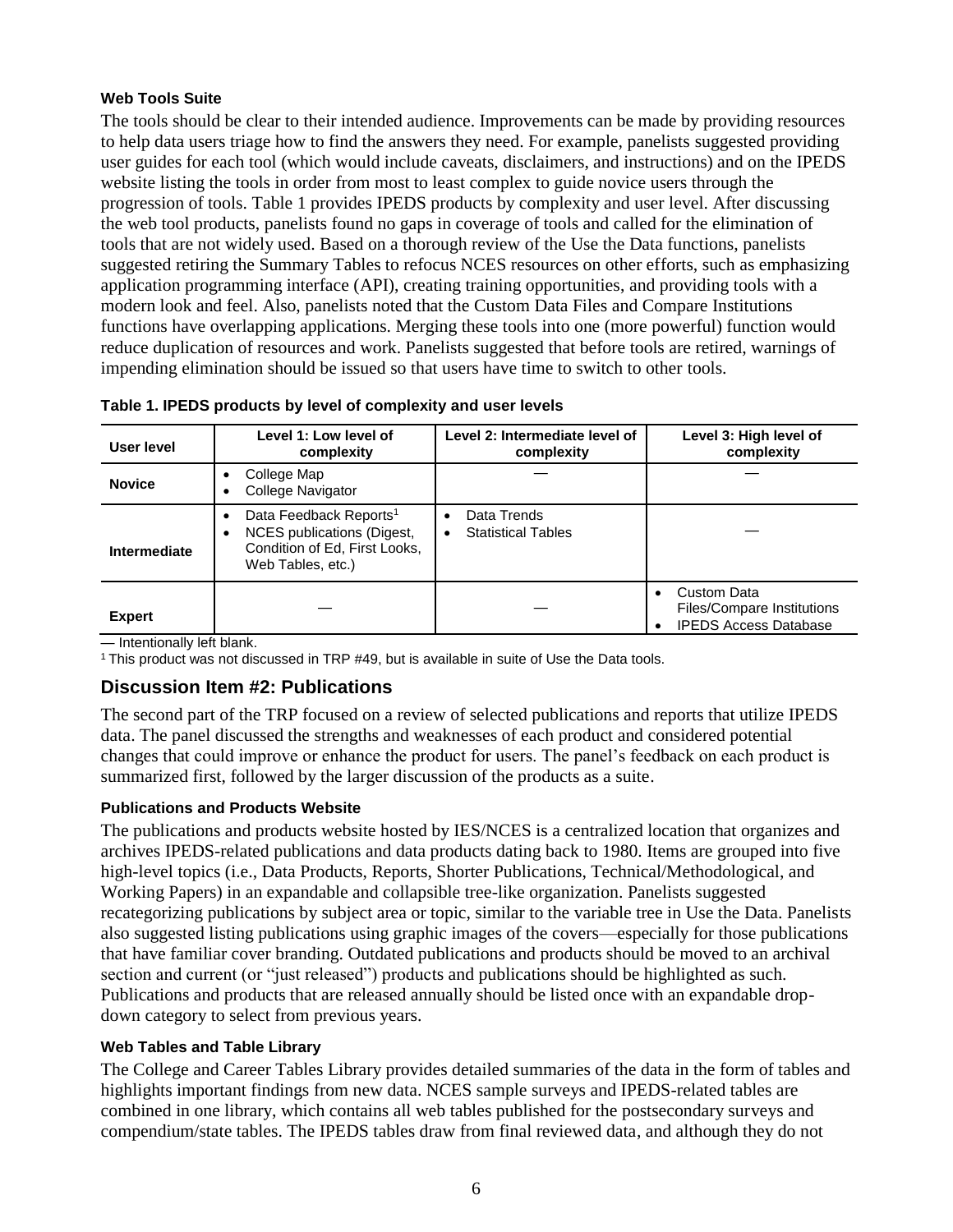match publications (which use provisional data), they match the Use the Data final release files. In general, panelists were unsure of the target audience who would be best served by the data. The long review process makes for noncurrent tables (e.g., 2012 tables were released in 2015) and long and redundant titles make locating them a challenge. While the tables help NCES staff respond to specific questions from users and decrease the burden on NCES customer service, the panel was unsure of their value for the data user community. If NCES continues to maintain the library, panelists recommended a modified interface with table creation function for users.

#### **IPEDS Brochures (Under development)**

IPEDS brochures are public-friendly publications written for a target audience of users who are interested in postsecondary data but are unfamiliar with the IPEDS collection. This is a broad audience that includes policy makers, Capitol Hill staffers, federal and state agencies, college presidents, members of the press, parents and students, beginning researchers, and others. The brochures provide an overview on a selected topic and use graphics to simplify the explanation of concepts. In their review, the panel considered whether NCES should narrow the scope of the publication and agreed that the brochures are most effective when used as a general resource that broadly covers key concepts and data. In general, the panel agreed that the brochures will help to encourage more consistent, informed, and appropriate uses of IPEDS data. While some topics or key terms may be too technical, the brochure should be looked at as a tool that invites conversation and serves as a resource.

Current brochures in development include Graduate Rates, Media Primer, and Postsecondary Surveys. Planned future topics include data reporting functions and data dissemination functions; IPEDS measures of success; most frequently accessed survey components; and IPEDS statistics (derived variables and other analyses available). Additional topics suggested by the panel include College Navigator, differences between headcount and full-time equivalent, and retention rates. NCES plans to make the brochures available for download in PDF format from the IPEDS website or printed and distributed at conferences. The panel also suggested making the graphics publicly available via social media.

#### **Statistics in Brief**

Statistics in Brief (SIB) publications present descriptive data in tabular format to address simple and topical issues and questions. The IPEDS SIBs go beyond *First Look*s and focus on a particular area, moving away from template language to explore IPEDS data descriptively. Very few IPEDS SIBs, however, have been produced lately; the last IPEDS SIBs were published in 2009 and 2011. Panelists considered whether NCES should invest in producing IPEDS SIBs. While this presents an opportunity for NCES to contribute to the field, it also raises a Department strategic question for NCES about crossing the lines from its role of providing data into interpreting data; in which the role of interpreting the data should be left to U.S. Department of Education's Office of Planning, Evaluation and Policy Development.

#### **Condition of Education and Digest of Education Statistics**

The *Digest of Education Statistics* provides a compilation of statistical information covering the broad field of American education from prekindergarten through graduate school. It includes a selection of data from many sources, both government and private, and draws especially on the results of surveys and activities carried out by NCES. Panelists suggested addressing gaps in the current coverage by using IPEDS and other outside sources to develop tables on particular populations, such as veterans. Panelists also suggested moving away from static reports to make the data more accessible and user-friendly. For example, link *Digest* tables to source data or provide the underlying data in a downloadable format-free MS Excel file (or mini-file) or via API.

The Condition of Education (COE) is a congressionally mandated annual report that summarizes developments and trends in education using the latest available statistics. Panelists suggested using terminology consistent with the IPEDS survey components and in the text of the indicators addressing